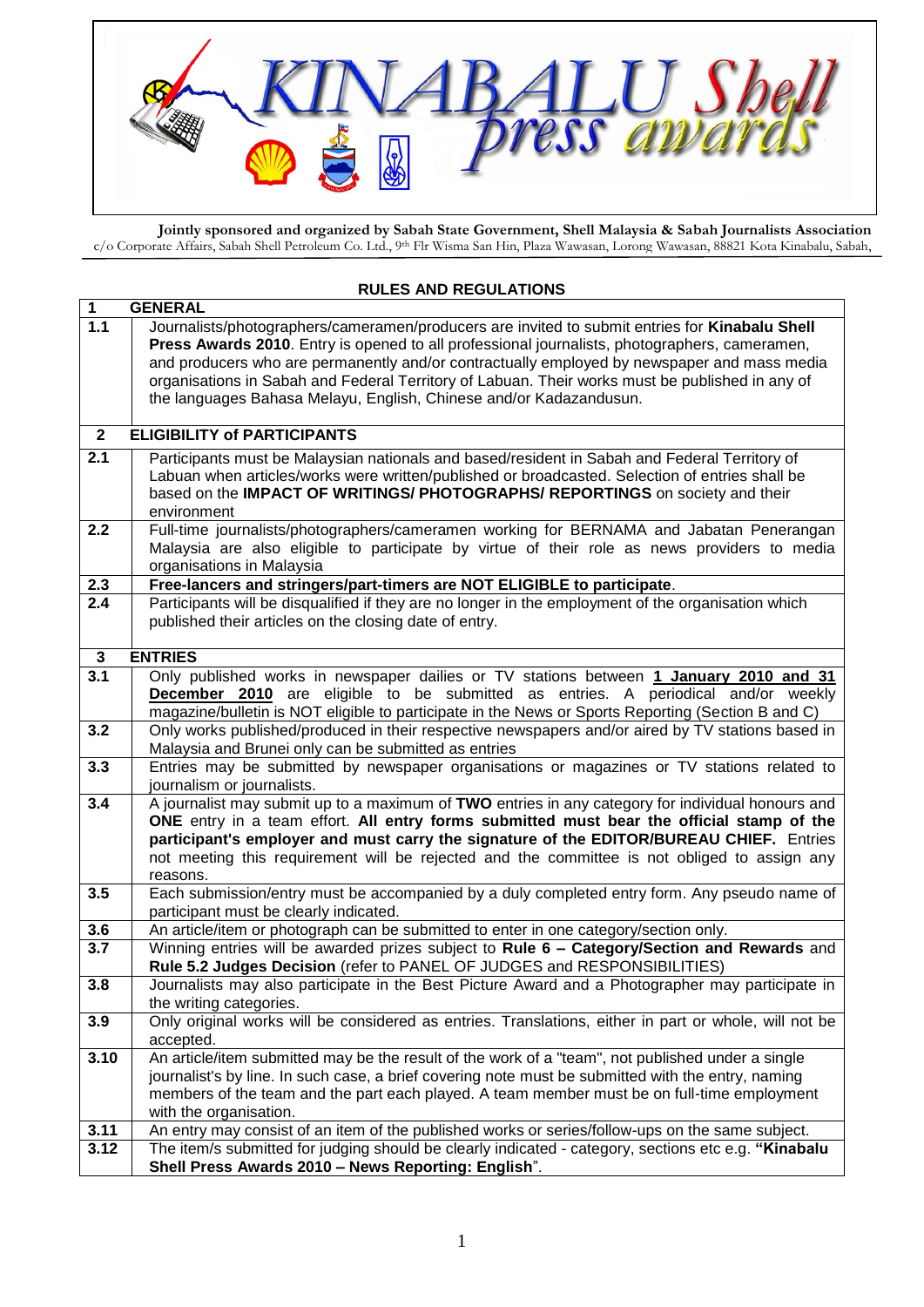| 3.13                  | The original copy of published works/materials with two duplicate copies (in total 3 copies) must be                                                                                                  |
|-----------------------|-------------------------------------------------------------------------------------------------------------------------------------------------------------------------------------------------------|
|                       | submitted. Any entry without the original copy of published works/materials will automatically<br>be disqualified.                                                                                    |
| 3.14                  | Entries submitted will not be returned.                                                                                                                                                               |
| 3.15                  | Envelopes/packaging containing entries must be marked "Kinabalu Shell Press Awards                                                                                                                    |
|                       | 2010" and indicate the category for which entries are submitted, for example "Kinabalu Shell<br>Press Awards 2010 - Best News Photograph Award".                                                      |
| 3.16                  | Closing date for receiving of entries is: 11 February 2011 at 4.00 pm. All entries (by registered                                                                                                     |
|                       | mail OR hand-delivered) should reach the following address:                                                                                                                                           |
|                       | <b>Corporate Affairs,</b><br>Sabah Shell Petroleum Co. Ltd.,                                                                                                                                          |
|                       | 9 <sup>th</sup> Floor, Wisma San Hin, Plaza Wawasan                                                                                                                                                   |
|                       | 88821 KOTA KINABALU                                                                                                                                                                                   |
|                       | <b>Attn: Ms Coralie James</b>                                                                                                                                                                         |
|                       | Any entry received after the above date will not be entertained. For any clarification,<br>participants may contact the Secretariat at the above address.                                             |
|                       |                                                                                                                                                                                                       |
| 4<br>$\overline{4.1}$ | <b>SCREENING PANEL</b><br>A participant-screening panel made up of the organising committee of the awards will be                                                                                     |
|                       | responsible for screening the list of participants (not the entries submitted). The responsibility of                                                                                                 |
|                       | this panel is to verify the participants' eligibility based on the rules of this programme.                                                                                                           |
| 4.2                   | The organiser has the right to disqualify any participant if eligibility and status is in doubt and will                                                                                              |
|                       | investigate the eligibility and status of the affected participant/s.                                                                                                                                 |
| 4.3                   | The Secretariat (in this case Shell office responsible for the collection and compilation of entries),                                                                                                |
|                       | in liaison with MPI, will carry out the screening of entries as they are received to ensure that all<br>entries received conform to the Rules & Regulations of the Awards. The recommendations of the |
|                       | Secretariat will be brought up to MPI for further approval/agreement.                                                                                                                                 |
|                       |                                                                                                                                                                                                       |
| 5                     | PANEL OF JUDGES and GUIDELINE FOR JUDGING                                                                                                                                                             |
| 5.1                   | <b>Composition of Panel and Responsibilities</b>                                                                                                                                                      |
| 5.1.1                 | There will be one Main Panel and five Sub-Panels as follows:<br>A. Main Panel - comprises of a Chairman, Vice Chairman and all the Chairmen of the Sub-Panels                                         |
|                       | B. Sub-Panel - comprises of a Chairman and two members.                                                                                                                                               |
| 5.1.2                 | The Sub-Panels will judge various entries according to the language of the entries, that is Bahasa                                                                                                    |
|                       | Malaysia, English, Chinese and Kadazandusun including Broadcast Journalism Award.<br>The                                                                                                              |
|                       | Sub-Panels will also judge entries for the Best Photograph Awards and Environmental Journalism                                                                                                        |
| 5.1.3                 | Award.<br>The Main Panel will decide the winners based on the recommendations of the Chairmen of the                                                                                                  |
|                       | Sub-Panels but not necessarily agreeing to them.                                                                                                                                                      |
| 5.1.4                 | Members of the Main Panel will meet to decide/confirm the winners of all the categories at a time                                                                                                     |
|                       | and place to be determined by the Chairman.                                                                                                                                                           |
| 5.1.5                 | Panel members will maintain absolute secrecy on matters relating to entries and judging.                                                                                                              |
| 5.1.6                 | The panel of judges will be nominated solely by & at the discretion of MPI. If a member is                                                                                                            |
|                       | nominated for any of the prizes, he/she has to be relieved of his/her duties as a panel member,<br>unless he/she rejects the nomination.                                                              |
| 5.1.7                 | At least one local judge be appointed to the panel of judges for each category, except for the                                                                                                        |
|                       | judges for Kadazandusun, which will comprise local judges from Sabah.                                                                                                                                 |
| 5.1.8                 | The judges may vary the composition of the panels/sub-panels without prior announcement. If                                                                                                           |
|                       | they believe that the standard of entries does not merit the main award, the panel of judges holds                                                                                                    |
|                       | the discretion to give a merit award to the best entry in any category.                                                                                                                               |
| 5.2                   | <b>Judges Decision</b>                                                                                                                                                                                |
| 5.2.1                 | Judges' decision/s shall be final. However, a decision may be rescinded by the organiser, if such                                                                                                     |
|                       | a decision is disputed on the following grounds:                                                                                                                                                      |
|                       | the writer is not eligible based on definition in No.2 ELIGIBILITY of PARTICIPANTS of<br>а.                                                                                                           |
|                       | the Rules & Regulations;                                                                                                                                                                              |
|                       | entries are materials published outside the specified period as stated in No.3 ENTRIES<br>b.<br>of the Rules & regulations;                                                                           |
|                       |                                                                                                                                                                                                       |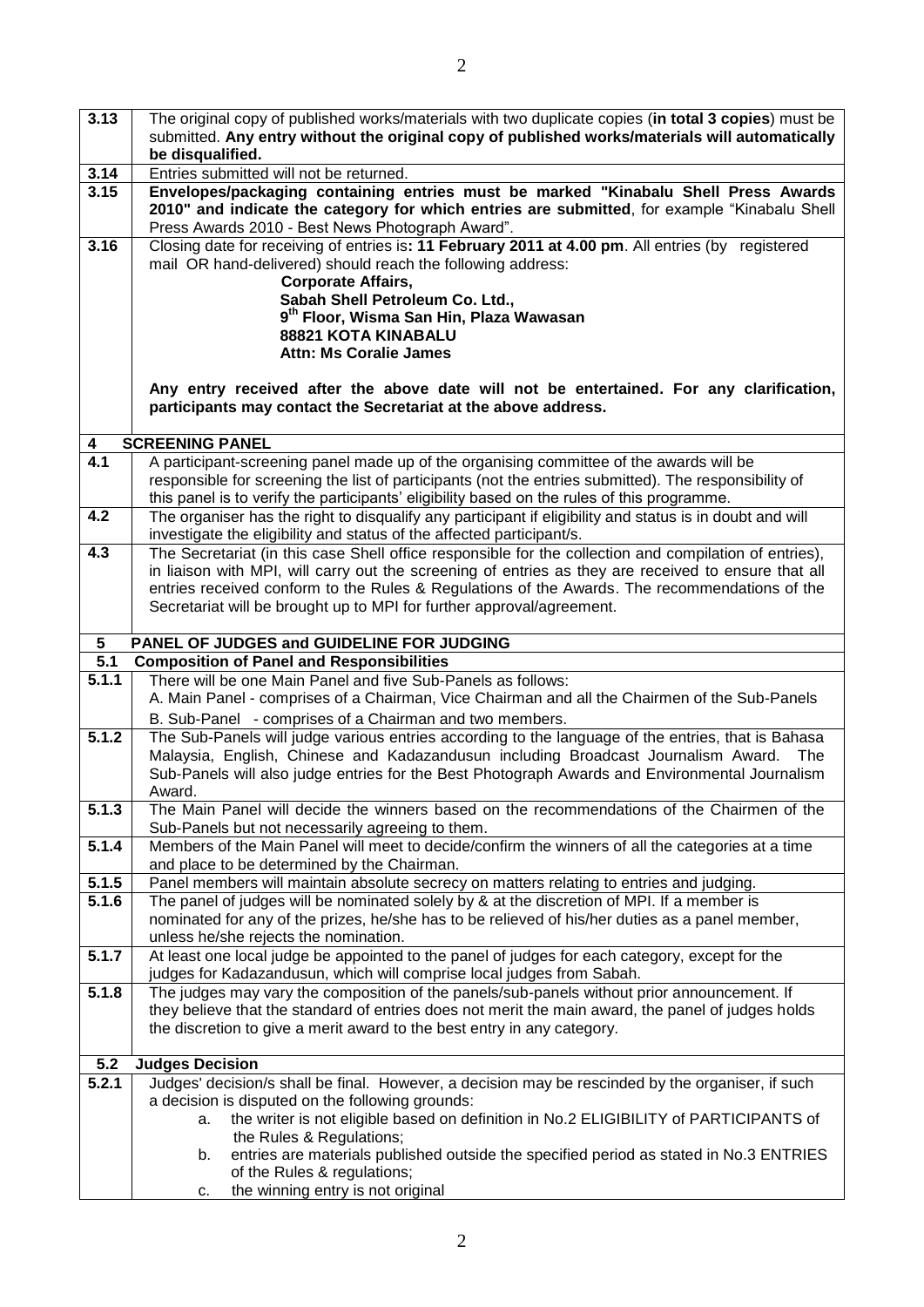| 5.2.2 |                                                                                                       | If the panel of judges believe that the standard of entries does not merit the main award, they have |
|-------|-------------------------------------------------------------------------------------------------------|------------------------------------------------------------------------------------------------------|
|       | the discretion to give a merit award to the best entry in any category.                               |                                                                                                      |
| 5.2.3 |                                                                                                       | Participating journalist may lodge written protest with supporting documents/evidence with the       |
|       |                                                                                                       | secretariat if any of the winners are in breach of these rules set out herein. Such written protest  |
|       |                                                                                                       | must be lodged with the secretariat within two (2) weeks from the date of the awards presentation.   |
|       | and will not be entertained.                                                                          | Any written protest received later than two weeks from the date will automatically be disqualified   |
|       |                                                                                                       |                                                                                                      |
|       | 5.3 GUIDELINES FOR JUDGING ENTRIES                                                                    |                                                                                                      |
|       | Judges will consider the following criteria as a basis for arriving at their decision.                |                                                                                                      |
| 5.3.1 | <b>For Journalism Awards</b>                                                                          |                                                                                                      |
|       | a. Content/Subject Matter                                                                             | 40 points                                                                                            |
|       | b. Quality of Research/Deadline Element                                                               | 30 points                                                                                            |
|       | c. Style and Use of Language                                                                          | 30 points                                                                                            |
| 5.3.2 | For Broadcast Journalism Award                                                                        |                                                                                                      |
|       | a. Quality of Research                                                                                | 30 points                                                                                            |
|       | b. Creativity                                                                                         | 30 points                                                                                            |
|       | Content/Headlines<br>c.                                                                               | 20 points                                                                                            |
|       | Quality of Technique/Presentations<br>d.                                                              | 20 points                                                                                            |
| 5.3.3 | For Best Photograph Awards                                                                            |                                                                                                      |
|       | a. News Value                                                                                         | 40 points                                                                                            |
|       | b. Composition                                                                                        | 35 points                                                                                            |
|       | c. Technical Excellence                                                                               | 25 points                                                                                            |
| 5.3.4 | <b>Tie-Breaker</b>                                                                                    |                                                                                                      |
|       |                                                                                                       |                                                                                                      |
|       | In the event that a tie occurs, the Chairman of the Panel of Judges will re-examine the affected      |                                                                                                      |
|       | entries in consultation with the relevant judges and decide on the final ranking.                     |                                                                                                      |
|       |                                                                                                       |                                                                                                      |
| 6.    | <b>CATEGORY/SECTION AND REWARDS</b>                                                                   |                                                                                                      |
| 6.1   | <b>CATEGORY 1 (Writing)</b>                                                                           |                                                                                                      |
| 6.1.1 | Section A - Journalism Award (Feature and News Feature)                                               |                                                                                                      |
|       | (Development, socio-economic news and feature articles not classified under Sections B)               |                                                                                                      |
|       | The main award will be selected from this section. The most outstanding entry in Bahasa Melayu,       |                                                                                                      |
|       | English and Chinese language from newspaper organisations, BERNAMA and Jabatan Penerangan             |                                                                                                      |
|       | Malaysia will be considered for this award.                                                           |                                                                                                      |
|       | This category offers ONE grand prize of RM5, 000 for each language as follows:                        |                                                                                                      |
|       | Bahasa Melayu                                                                                         |                                                                                                      |
|       | English                                                                                               |                                                                                                      |
|       | Chinese                                                                                               |                                                                                                      |
|       |                                                                                                       |                                                                                                      |
|       | This category also provides up to TWO merit prizes of RM500 each for each language.                   |                                                                                                      |
|       |                                                                                                       |                                                                                                      |
| 6.1.2 | <b>Section B (Sports Journalism Award)</b>                                                            |                                                                                                      |
|       | This award is given to journalists whose writing, either commentaries or reviews on sports activities |                                                                                                      |
|       | and development in the country, contribute towards the enhanced development or preservation of        |                                                                                                      |
|       | any particular field of sports, be it modern or traditional.                                          |                                                                                                      |
|       | ONE grand prize of RM2, 500 is offered for each language as follows:                                  |                                                                                                      |
|       | Bahasa Melayu                                                                                         |                                                                                                      |
|       | English                                                                                               |                                                                                                      |
|       | Chinese                                                                                               |                                                                                                      |
|       |                                                                                                       |                                                                                                      |
|       | This category also provides up to TWO merit prizes of RM500 each for each language.                   |                                                                                                      |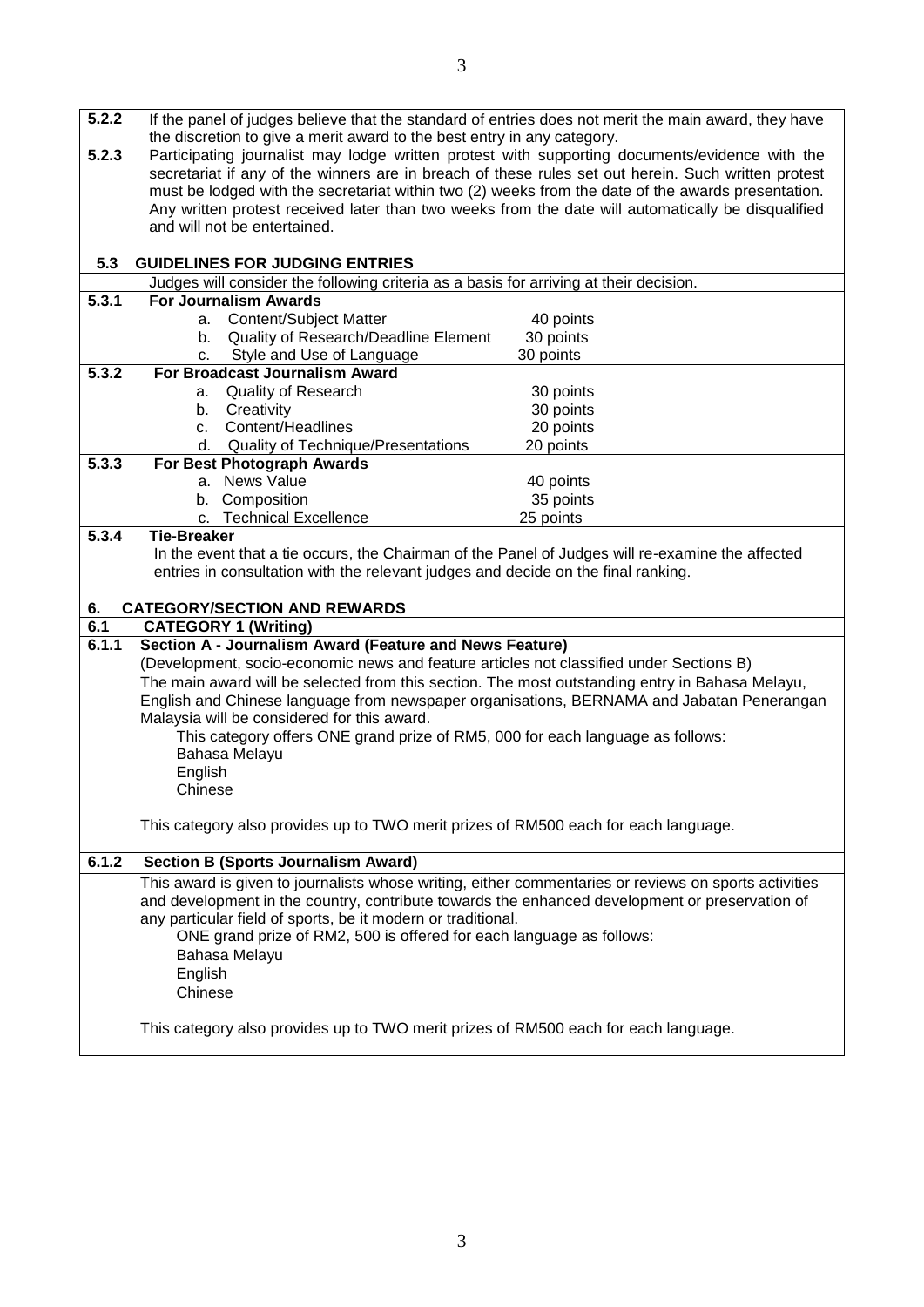| 6.1.3 | Section C (News Reporting - general interest items exclusive reports etc. Feature does not<br>qualify.)                                                                                                                                                                                                                                                                                                                                                                                                                                                                                                                                    |
|-------|--------------------------------------------------------------------------------------------------------------------------------------------------------------------------------------------------------------------------------------------------------------------------------------------------------------------------------------------------------------------------------------------------------------------------------------------------------------------------------------------------------------------------------------------------------------------------------------------------------------------------------------------|
|       | This award is given to journalists whose reporting on topical and current<br>issues and events, have contributed towards enhancing knowledge, stir public interest and promoted<br>desired response and development amongst the community.<br>ONE grand prize of RM2, 500 is offered for each language as follows:<br>Bahasa Melayu<br>English<br>Chinese                                                                                                                                                                                                                                                                                  |
|       | This category also provides up to TWO merit prizes of RM500 each for each language.                                                                                                                                                                                                                                                                                                                                                                                                                                                                                                                                                        |
| 6.2   | Category 2 - Best News Photograph Award                                                                                                                                                                                                                                                                                                                                                                                                                                                                                                                                                                                                    |
|       | Participants may submit up to a maximum of three news pictures of different topics for judging.<br>Participants are required to send three copies of each picture submitted measuring 8 x 12 inches<br>(8R). The entry/ies should also be accompanied by newspaper cutting(s) in which the photograph(s)<br>was/were published. Each entry should also carry a brief synopsis.<br>Entry under this category is opened only to <b>full-time photographers</b> employed by newspaper<br>organisations, BERNAMA or Information Department.                                                                                                    |
|       | This category offers ONE grand prize of RM2,500 and up to TWO merit prizes of RM500 each.                                                                                                                                                                                                                                                                                                                                                                                                                                                                                                                                                  |
| 6.3   | <b>Category 3- Broadcast Journalism Award</b>                                                                                                                                                                                                                                                                                                                                                                                                                                                                                                                                                                                              |
|       | Entry under this category is opened to an individual or a group (maximum five) of<br>journalists/cameramen/producers working for TV broadcasting organisations based in Sabah. Works<br>produced can be in any of the three main languages, i.e. English, Bahasa Melayu and Chinese.<br>Only news reports that have been aired through the news slots or any other slots related to news are<br>eligible for this prize. Documentaries, lecture programmes, forums, issues and others do not qualify.<br>Entry/entries must be submitted in VHS videotape, VCDs or DVDs formats and should be submitted<br>in three copies for each entry. |
|       | This category offers ONE grand prize of RM5, 000 and up to TWO merit prizes of RM500 each.                                                                                                                                                                                                                                                                                                                                                                                                                                                                                                                                                 |
| 6.4   | <b>Category 4 - Kadazandusun Section</b>                                                                                                                                                                                                                                                                                                                                                                                                                                                                                                                                                                                                   |
|       | This award is given to journalists whose news reporting in Kadazandusun language on topical and<br>current issues and events including culture, arts and sports, have contributed towards enhancing<br>knowledge, raise public interest and promote desired response and development amongst the<br>community.                                                                                                                                                                                                                                                                                                                             |
|       | This category offers ONE grand prize of RM2, 500 and up to TWO merit prizes of RM500 each.                                                                                                                                                                                                                                                                                                                                                                                                                                                                                                                                                 |
| 6.5   | Category 5 - Environmental Journalism Award                                                                                                                                                                                                                                                                                                                                                                                                                                                                                                                                                                                                |
|       | This award is given to journalists including broadcasting whose news reporting in any major<br>languages on environment, environmental improvement, preservation and conservation efforts, have<br>contributed towards enhancing knowledge, raised public interest and promoted desired response and<br>development amongst the community.                                                                                                                                                                                                                                                                                                 |
|       | This award is also offered to top winning entry in Photography on environment.                                                                                                                                                                                                                                                                                                                                                                                                                                                                                                                                                             |
|       | ONE grand prize of RM2, 500 is on offer for each language, broadcasting and photography as<br>follows:<br>Bahasa Melayu<br>English<br>Chinese<br><b>Broadcasting</b><br>Photography                                                                                                                                                                                                                                                                                                                                                                                                                                                        |
|       | This category also provides up to TWO merit prizes of RM500 each for each language, broadcasting<br>and photography.                                                                                                                                                                                                                                                                                                                                                                                                                                                                                                                       |